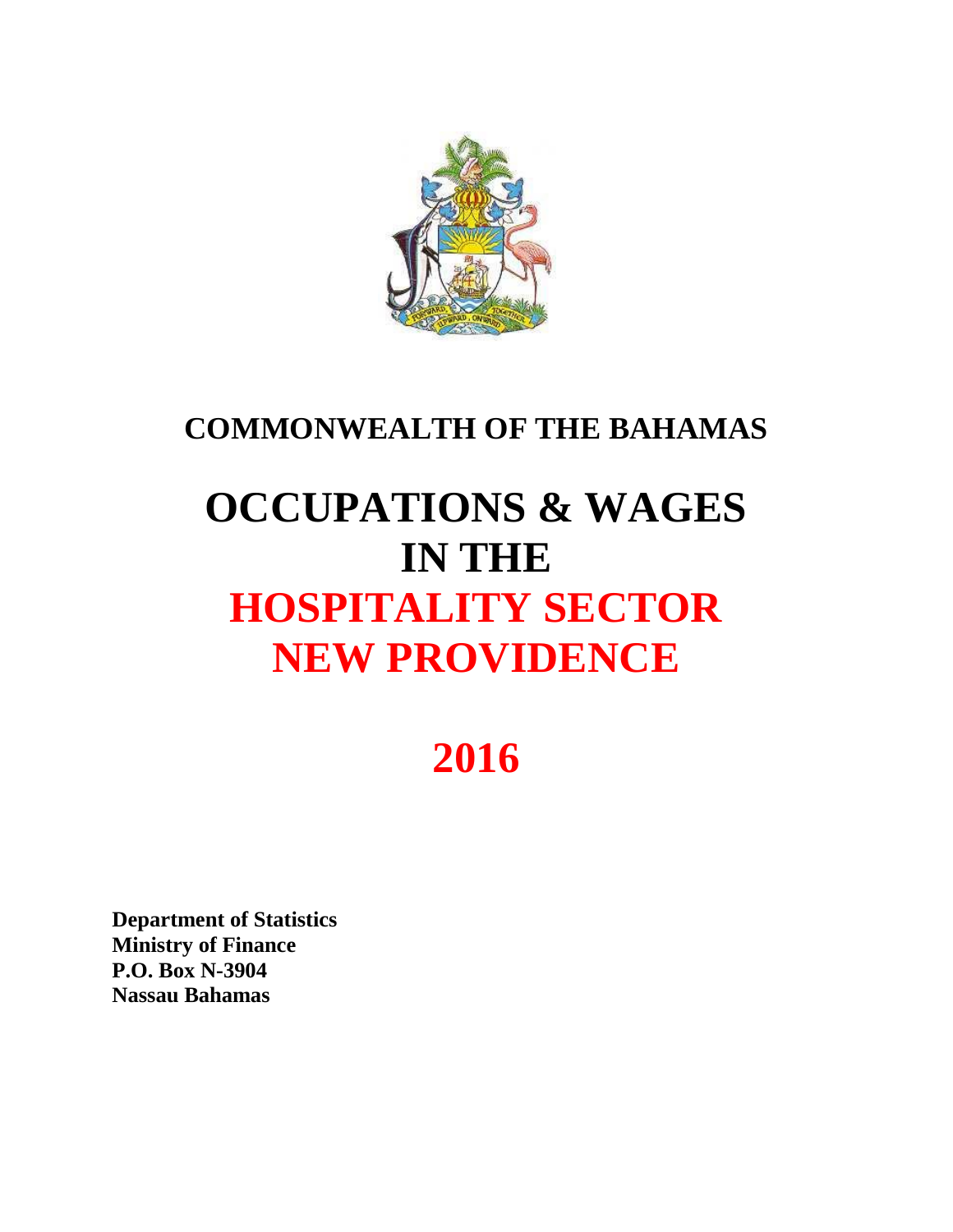#### **F O R E W O R D**

This report provides data on persons employed in the Accommodation and Food Service Activities Industry in New Providence. The report contains information on occupation, sex; average hours worked and average basic wages per week for the year 2016. The information provided in the document was obtained from an administrative data source of leading Accommodation and Food Service Activities establishments which account for approximately fifty percent (50%) of total employment in these establishments operating in New Providence in 2016. Though limited in this respect, the results do provide valuable information on occupations, average basic wages *(not including mandatory and other gratuities for tip category workers)* and average hours worked in the Accommodation and Food Service Activities sector.

This report, previously named the **'Occupations & Wages Report in the Hotel Industry'** was renamed in 2011 to **'Occupations & Wages in the Hospitality Sector'** to comply with revised industrial classification outlined in the International Industrial Classification of All Economic Activities (ISIC 2008). Up to 2012, this report provided data for All Bahamas, New Providence and Grand Bahama and The Family Islands. However, this 2016 report provides data only for New Providence. The Department of Statistics wishes to acknowledge the valuable cooperation and assistance of participating agencies such as the Department of Labour, The Bahamas Hotel Employers' Association (BHEA) and the Bahamas Hotel Catering & Allied Workers Union (BHC & AWU).

This report was prepared by Ms. Sherwanda Culmer, Statistician II, Leona Wilson Acting Director and Ms. Tricia Thurston staff of the Labour Market Information Unit. We gratefully acknowledge the assistance of the web administrator responsible for mounting it on the department's web-site.

 $H$ 

**Leona Wilson Acting Director**

**Department of Statistics**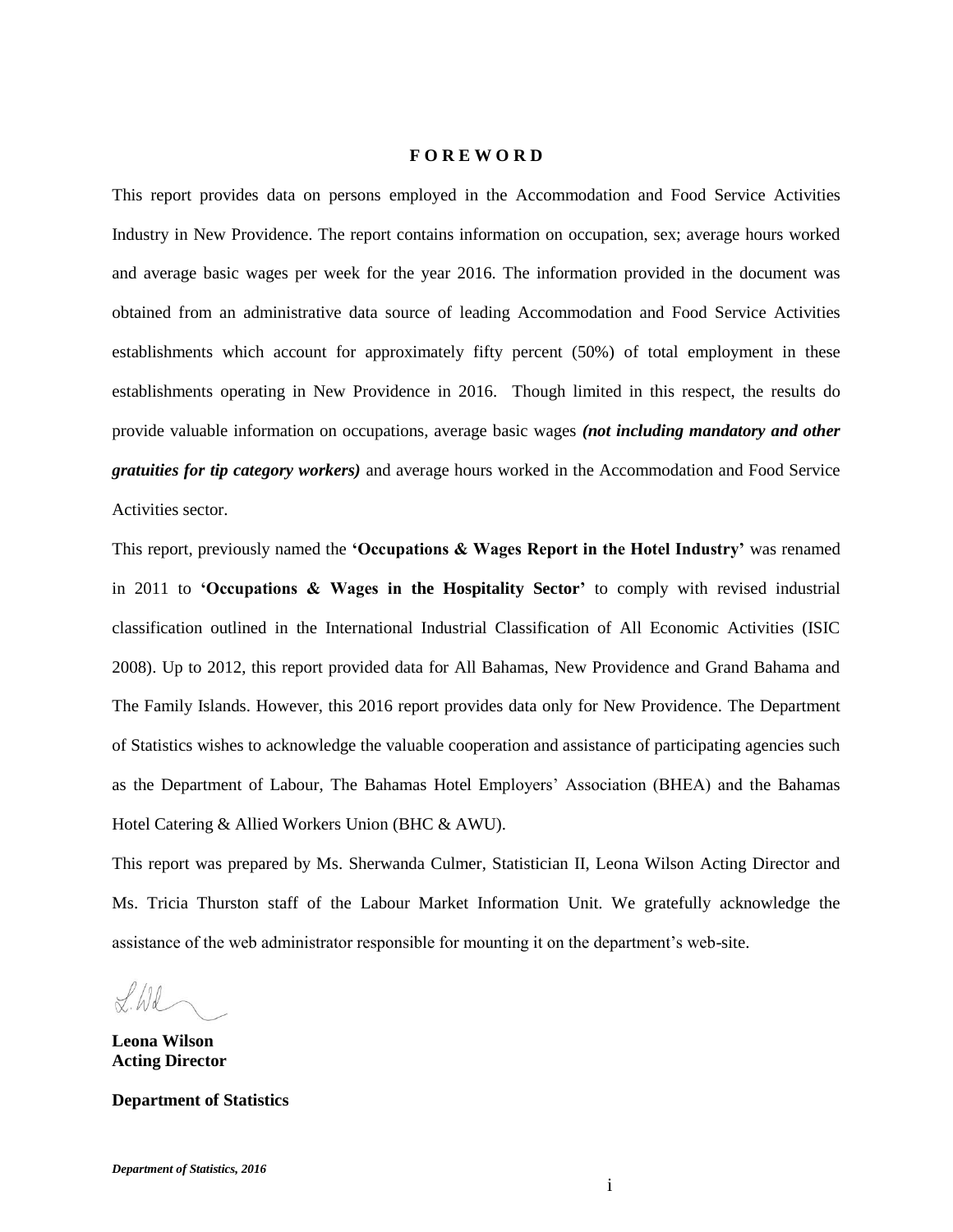#### TABLE OF CONTENTS

|                          |                                                                                                                                                                                                        | PAGE NO.       |
|--------------------------|--------------------------------------------------------------------------------------------------------------------------------------------------------------------------------------------------------|----------------|
| Foreword                 |                                                                                                                                                                                                        | $\mathbf{i}$   |
| <b>Table of Contents</b> |                                                                                                                                                                                                        | $\mathbf{ii}$  |
| Data Highlights          |                                                                                                                                                                                                        | $iii - iv$     |
| Table 1                  | Percentage Distribution of Employed Persons<br>in the Accommodation And Food Service<br>Activities Industry by Occupational Group<br>and Sex - New Providence: 2016                                    | $\mathbf{1}$   |
| Table 2                  | Employed Persons in the Accommodation<br>And Food Service Activities Industry<br>by Occupational Group, Sex and<br>Average Wage per Week -<br>New Providence: 2016 & 2015                              | $\overline{2}$ |
| Table 3                  | Employed Persons in the Accommodation<br>And Food Service Activities Industry<br>By Occupational Group, Sex, Actual and<br>Percentage Change in Number of Employees<br>New Providence: 2016 & 2015     | 3              |
| Table 4                  | Employed Persons in the Accommodation<br>And Food Service Activities Industry by<br>Occupational Group, Sex, Actual and<br>Percentage Change in Average Wage per Week -<br>New Providence: 2016 & 2015 | 4              |
| Table 5                  | Employed Persons in the Accommodation<br>And Food Service Activities Industry<br>by Occupation, Sex, Average Hours Worked &<br>Average Wage per Week -<br>New Providence: 2016                         | $5 - 9$        |
| Graph                    | Number of Persons Employed in The Accommodation<br>And Food Service Activities Industry by Gender<br>New Providence: 2002 - 2016                                                                       | 10             |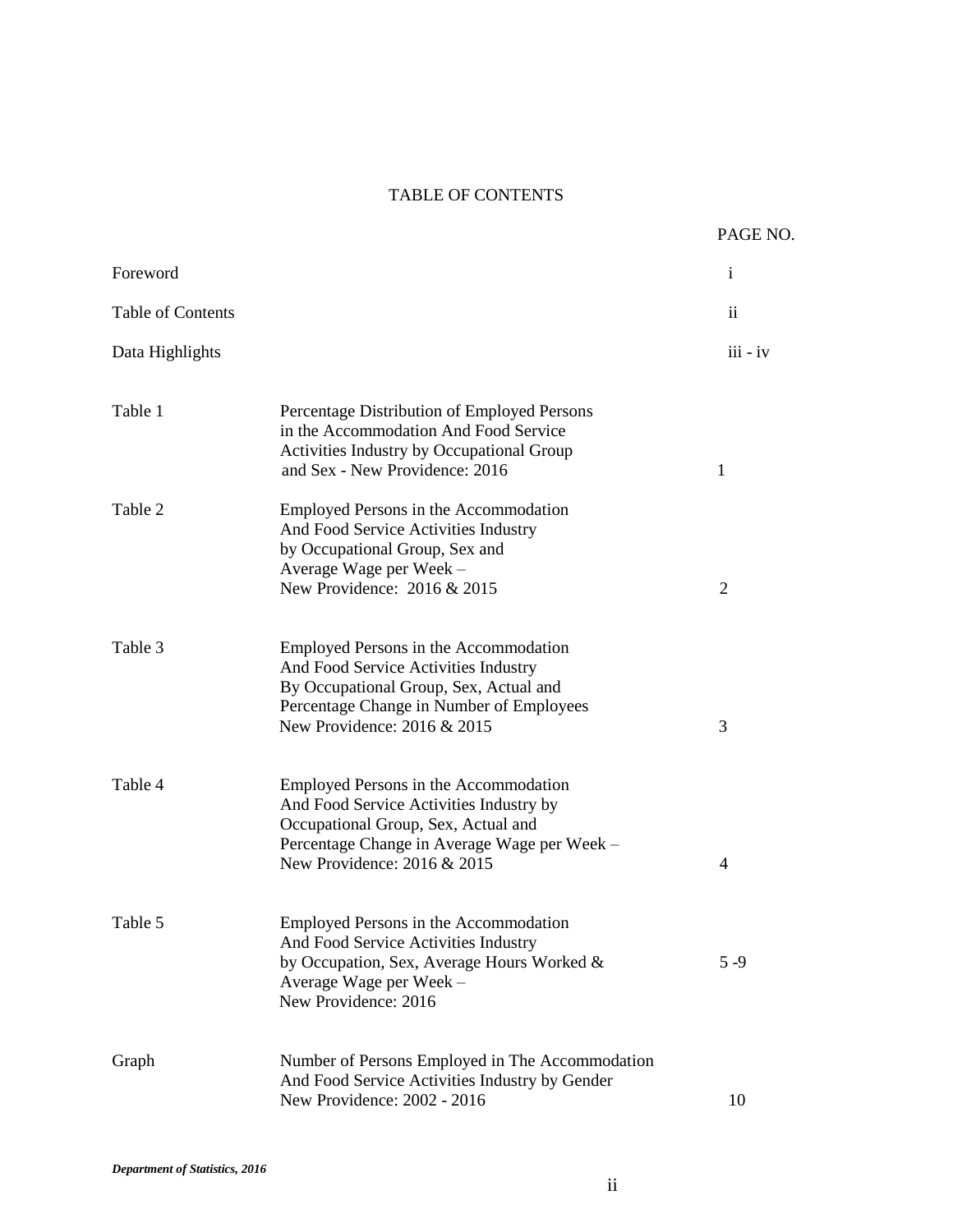### **DATA HIGHLIGHTS**

**In 2016, the number of workers in the Accommodation and Food Service Activities Industry in New Providence decreased by 2.7%. This represents the fifth year in a row that employment in this industry has declined, with a loss of 1,149 jobs or 10.2% since 2011 and a loss of 13.1% of jobs since 2008 before the effects of the Global Financial Crisis. Of the 278 jobs lost in the year, 102 or 36.7% occurred in the Service and Sales Workers category.**

**Despite this decrease in employment, since 2015 average weekly wages rose by 3.2%, with average wages for males increasing by 3.5% and for females by 2.9%.**

**Service and Sales Workers was the largest occupational group, accounting for 42.3% of all workers in 2016.**

**On average, males in the industry are paid 6.4% more than females.**

**In 2016, the total average hours worked in the industry was 38. Within the Industry both males and females worked an average of 38 hours per week.**

**The highest percentage increases in average wage occurred in the Technicians and Associate Professionals (6.4%) and the Professionals, Science and Engineering Professionals (4.8%), while wages for Plant and Machine Operators and Assemblers remained static.**

**Professionals, Science and Engineering Professionals earned the highest weekly wage (\$836). This was followed closely by Managers (\$832). The lowest average weekly wage (\$252) was earned in the Elementary Occupational Group.**

**The average weekly wage for males increased in all occupational groups, except for Managers, Plant and Machine Operators and Assemblers and Clerical Support Workers which decreased by 2.7% and 1.4% and 0.8%, respectively. The average weekly wage for males in the Professionals, Science and Engineering Professionals occupational group rose by \$107 or 12.8%.**

**For females, increased average wages occurred in all the occupational groups except in the category of Professionals, Science and Engineering Professionals which fell \$10 or 1.3%, with the highest increases of \$53 (9.8%) in the Technicians and Associate Professionals group and \$38 (8.2%) in the Skilled Agriculture and Fishery Workers occupational group.**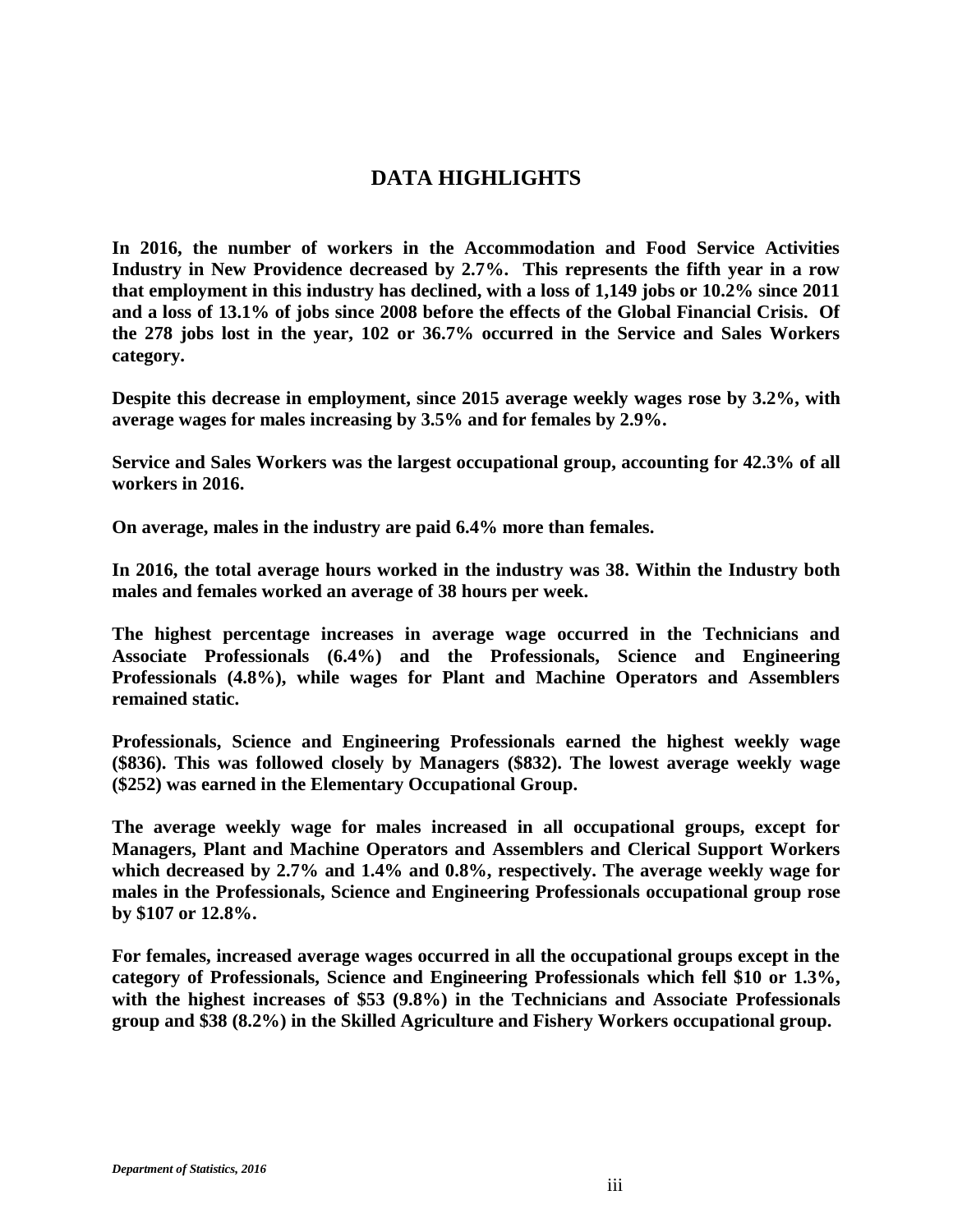|                                                                                 |                                                                        |        |        |        |        |        |        | <b>DATA HIGHLIGHTS</b> |        |        |        |            |            |            |            |  |
|---------------------------------------------------------------------------------|------------------------------------------------------------------------|--------|--------|--------|--------|--------|--------|------------------------|--------|--------|--------|------------|------------|------------|------------|--|
| OCCUPATIONS AND WAGES IN THE ACCOMMODATION AND FOOD SERVICE ACTIVITIES INDUSTRY |                                                                        |        |        |        |        |        |        |                        |        |        |        |            |            |            |            |  |
|                                                                                 | NUMBER OF EMPLOYED PERSONS AND AVERAGE WAGE PER WEEK BY ISLAND AND SEX |        |        |        |        |        |        |                        |        |        |        |            |            |            |            |  |
| $2002 - 2016$                                                                   |                                                                        |        |        |        |        |        |        |                        |        |        |        |            |            |            |            |  |
| <b>EMPLOYED PERSONS</b>                                                         | 2002                                                                   | 2003   | 2004   | 2005   | 2006   | 2007   | 2008   | 2009                   | 2010   | 2011   | 2012   | 2013       | 2014       | 2015       | 2016       |  |
| IN THE HOTEL INDUSTRY                                                           |                                                                        |        |        |        |        |        |        |                        |        |        |        |            |            |            |            |  |
|                                                                                 |                                                                        |        |        |        |        |        |        |                        |        |        |        |            |            |            |            |  |
| <b>ALL BAHAMAS</b>                                                              |                                                                        |        |        |        |        |        |        |                        |        |        |        |            |            |            |            |  |
| <b>TOTAL</b>                                                                    | 10,208                                                                 | 11,369 | 12,022 | 12,023 | 11,946 | 13,440 | 12,630 | 11,681                 | 11,746 | 11,802 | 11,651 | <b>N/A</b> | <b>N/A</b> | <b>N/A</b> | <b>N/A</b> |  |
| <b>MALE</b>                                                                     | 4,963                                                                  | 5.423  | 5.745  | 5,728  | 5.666  | 6.313  | 5.947  | 5.610                  | 5.968  | 5.600  | 5.616  | <b>N/A</b> | <b>N/A</b> | <b>N/A</b> | <b>N/A</b> |  |
| <b>FEMALE</b>                                                                   | 5,245                                                                  | 5,946  | 6,277  | 6,295  | 6,280  | 7,127  | 6,683  | 6.071                  | 5,778  | 6,202  | 6,035  | <b>N/A</b> | <b>N/A</b> | <b>N/A</b> | <b>N/A</b> |  |
| <b>NEW PROVIDENCE</b>                                                           |                                                                        |        |        |        |        |        |        |                        |        |        |        |            |            |            |            |  |
| <b>TOTAL</b>                                                                    | 9.045                                                                  | 10.176 | 9.812  | 10.020 | 10.823 | 12.356 | 11.619 | 10.895                 | 10.946 | 11.243 | 11.041 | 10.981     | 10.862     | 10.372     | 10.094     |  |
| <b>MALE</b>                                                                     | 4,390                                                                  | 4.881  | 4.776  | 4.844  | 5,233  | 5.884  | 5.564  | 5,282                  | 5.599  | 5,389  | 5.374  | 5.313      | 5.361      | 5,128      | 4.986      |  |
| <b>FEMALE</b>                                                                   | 4,655                                                                  | 5,295  | 5,036  | 5,176  | 5,590  | 6,472  | 6,055  | 5,613                  | 5,347  | 5,854  | 5,667  | 5.668      | 5,501      | 5,244      | 5,108      |  |
|                                                                                 |                                                                        |        |        |        |        |        |        |                        |        |        |        |            |            |            |            |  |
| <b>GRAND BAHAMA AND</b>                                                         |                                                                        |        |        |        |        |        |        |                        |        |        |        |            |            |            |            |  |
| THE FAMILY ISLANDS                                                              |                                                                        |        |        |        |        |        |        |                        |        |        |        |            |            |            |            |  |
| <b>TOTAL</b>                                                                    | 1.163                                                                  | 1.193  | 2.210  | 2.003  | 1.123  | 1.084  | 1,011  | 786                    | 800    | 559    | 610    | <b>N/A</b> | <b>N/A</b> | <b>N/A</b> | <b>N/A</b> |  |
| <b>MALE</b>                                                                     | 573                                                                    | 542    | 969    | 884    | 433    | 429    | 383    | 328                    | 369    | 211    | 242    | <b>N/A</b> | <b>N/A</b> | N/A        | <b>N/A</b> |  |
| <b>FEMALE</b>                                                                   | 590                                                                    | 651    | 1,241  | 1,119  | 690    | 655    | 628    | 458                    | 431    | 348    | 368    | <b>N/A</b> | <b>N/A</b> | <b>N/A</b> | <b>N/A</b> |  |
| AVERAGE WAGE                                                                    | 2002                                                                   | 2003   | 2004   | 2005   | 2006   | 2007   | 2008   | 2009                   | 2010   | 2011   | 2012   | 2013       | 2014       | 2015       | 2016       |  |
| <b>PER WEEK</b>                                                                 |                                                                        |        |        |        |        |        |        |                        |        |        |        |            |            |            |            |  |
| <b>ALL BAHAMAS</b>                                                              |                                                                        |        |        |        |        |        |        |                        |        |        |        |            |            |            |            |  |
| <b>TOTAL</b>                                                                    | \$347                                                                  | \$336  | \$335  | \$355  | \$342  | \$361  | \$359  | \$365                  | \$370  | \$385  | \$383  | <b>N/A</b> | <b>N/A</b> | <b>N/A</b> | <b>N/A</b> |  |
| <b>MALE</b>                                                                     | \$374                                                                  | \$360  | \$362  | \$381  | \$366  | \$379  | \$375  | \$376                  | \$376  | \$399  | \$396  | <b>N/A</b> | <b>N/A</b> | <b>N/A</b> | <b>N/A</b> |  |
| <b>FEMALE</b>                                                                   | \$321                                                                  | \$314  | \$310  | \$332  | \$320  | \$346  | \$344  | \$356                  | \$364  | \$372  | \$371  | <b>N/A</b> | <b>N/A</b> | <b>N/A</b> | <b>N/A</b> |  |
|                                                                                 |                                                                        |        |        |        |        |        |        |                        |        |        |        |            |            |            |            |  |
| <b>NEW PROVIDENCE</b>                                                           |                                                                        |        |        |        |        |        |        |                        |        |        |        |            |            |            |            |  |
| <b>TOTAL</b>                                                                    | \$346                                                                  | \$335  | \$341  | \$367  | \$351  | \$369  | \$365  | \$370                  | \$375  | \$388  | \$387  | \$344      | \$393      | \$407      | \$420      |  |
| <b>MALE</b>                                                                     | \$371                                                                  | \$359  | \$368  | \$392  | \$373  | \$387  | \$380  | \$380                  | \$381  | \$402  | \$400  | \$344      | \$408      | \$418      | \$433      |  |
| <b>FEMALE</b>                                                                   | \$322                                                                  | \$313  | \$316  | \$344  | \$329  | \$354  | \$351  | \$361                  | \$369  | \$376  | \$376  | \$345      | \$386      | \$395      | \$407      |  |
|                                                                                 |                                                                        |        |        |        |        |        |        |                        |        |        |        |            |            |            |            |  |
| <b>GRAND BAHAMA AND</b>                                                         |                                                                        |        |        |        |        |        |        |                        |        |        |        |            |            |            |            |  |
| THE FAMILY ISLANDS                                                              |                                                                        |        |        |        |        |        |        |                        |        |        |        |            |            |            |            |  |
| <b>TOTAL</b>                                                                    | \$352                                                                  | \$343  | \$306  | \$298  | \$260  | \$270  | \$285  | \$300                  | \$298  | \$307  | \$309  | <b>N/A</b> | <b>N/A</b> | <b>N/A</b> | <b>N/A</b> |  |
| <b>MALE</b>                                                                     | \$395                                                                  | \$372  | \$332  | \$320  | \$280  | \$278  | \$306  | \$315                  | \$290  | \$312  | \$319  | <b>N/A</b> | <b>N/A</b> | <b>N/A</b> | <b>N/A</b> |  |
| <b>FEMALE</b>                                                                   | \$311                                                                  | \$318  | \$285  | \$280  | \$247  | \$264  | \$272  | \$290                  | \$304  | \$304  | \$301  | <b>N/A</b> | <b>N/A</b> | <b>N/A</b> | <b>N/A</b> |  |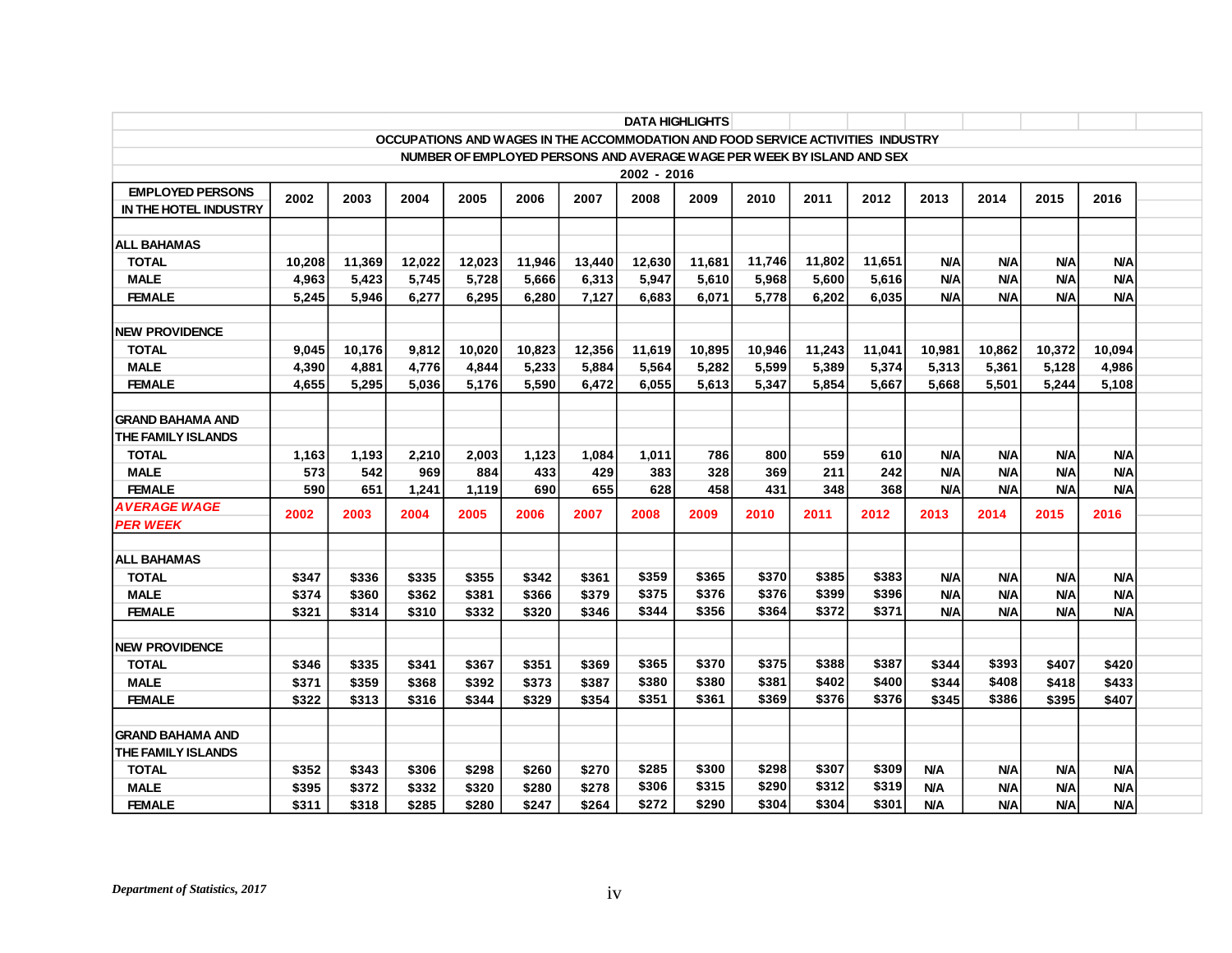#### **PERCENTAGE DISTRIBUTION OF EMPLOYED PERSONS IN THE ACCOMMODATION AND FOOD SERVICE ACTIVITIES INDUSTRY BY OCCUPATIONAL GROUP AND SEX - NEW PROVIDENCE: 2016**

| <b>OCCUPATIONAL GROUP</b>                                             | <b>TOTAL</b> | <b>TOTAL % MALE</b> |       | MALE%  | <b>FEMALE</b> | <b>FEMALE %</b> |             | <b>SEX DISTRIBUTION</b> |  |  |
|-----------------------------------------------------------------------|--------------|---------------------|-------|--------|---------------|-----------------|-------------|-------------------------|--|--|
|                                                                       |              |                     |       |        |               |                 | <b>MALE</b> | <b>FEMALE</b>           |  |  |
| <b>TOTAL</b>                                                          | 10,094       | 100.0%              | 4,986 | 100.0% | 5,108         | 100.0%          | 49.4%       | 52.0%                   |  |  |
| <b>MANAGERS</b>                                                       | 1,010        | 10.0%               | 508   | 10.2%  | 502           | 9.8%            | 50.3%       | 49.7%                   |  |  |
| <b>PROFESSIONALS, SCIENCE AND</b><br><b>ENGINEERING PROFESSIONALS</b> | 127          | 1.3%                | 50    | 1.0%   | 77            | 1.5%            | 39.4%       | 60.6%                   |  |  |
| ITECHNICIANS AND ASSOCIATE<br><b>IPROFESSIONALS</b>                   | 884          | 8.8%                | 451   | 9.0%   | 433           | 8.5%            | 51.0%       | 49.0%                   |  |  |
| ICLERICAL SUPPORT WORKERS                                             | 947          | 9.4%                | 336   | 6.7%   | 611           | 12.0%           | 35.5%       | 64.5%                   |  |  |
| ISERVICE AND SALES WORKERS                                            | 4,221        | 41.8%               | 2,058 | 41.3%  | 2,163         | 42.3%           | 48.8%       | 51.2%                   |  |  |
| SKILLED AGRICULTURE AND FISHERY<br><b>WORKERS</b>                     | 74           | 0.7%                | 57    | 1.1%   | 17            | 0.3%            | 77.0%       | 23.0%                   |  |  |
| ICRAFT AND RELATED TRADE WORKERS                                      | 351          | 3.5%                | 291   | 5.8%   | 60            | 1.2%            | 82.9%       | 17.1%                   |  |  |
| <b>IPLANT AND MACHINE OPERATORS AND</b><br><b>ASSEMBLERS</b>          | 209          | 2.1%                | 92    | 1.8%   | 117           | 2.3%            | 44.0%       | 56.0%                   |  |  |
| IELEMENTARY OCCUPATIONS                                               | 2,271        | 22.5%               | 1,143 | 22.9%  | 1,128         | 22.1%           | 50.3%       | 49.7%                   |  |  |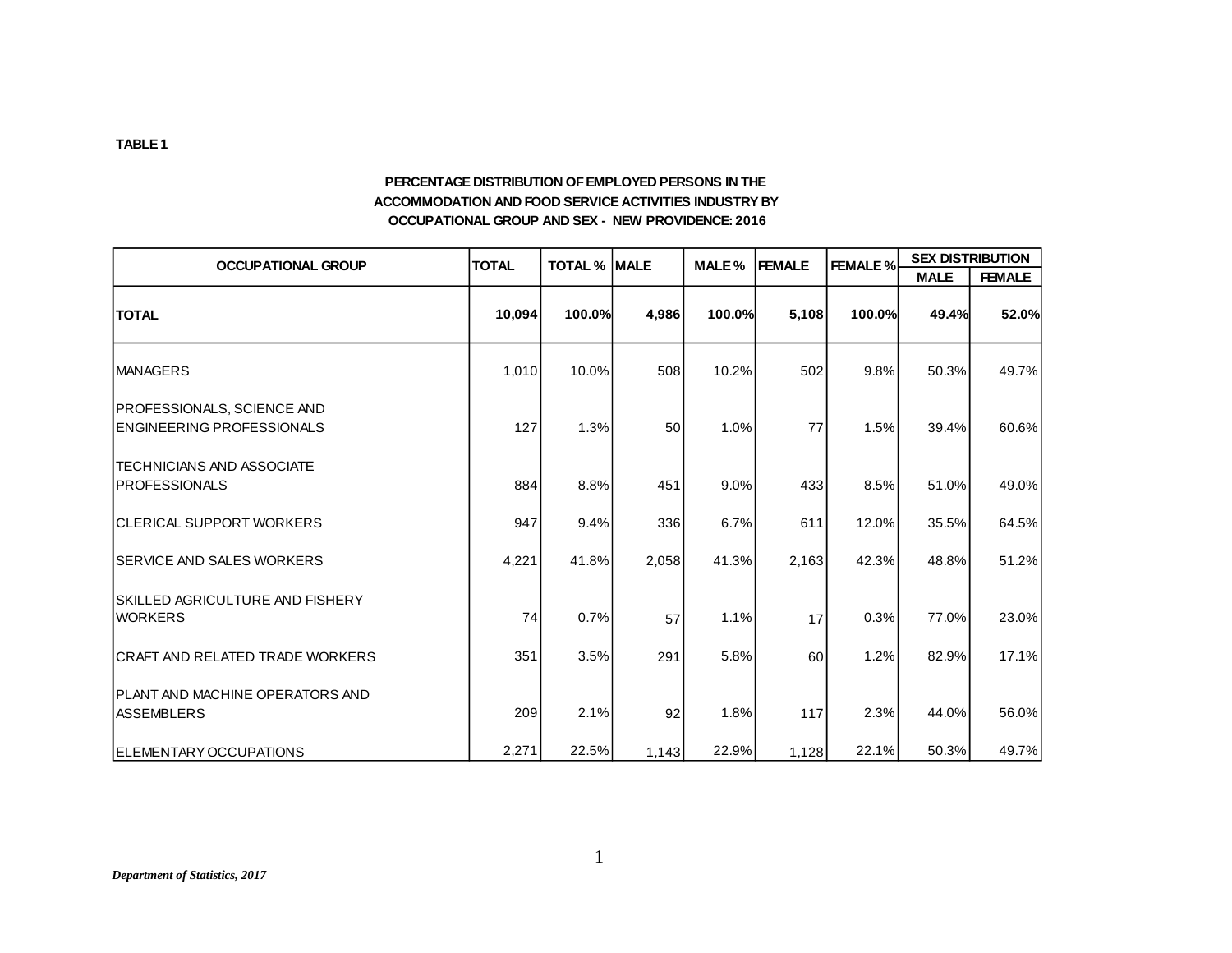#### **EMPLOYED PERSONS IN THE ACCOMMODATION AND FOOD SERVICE ACTIVITIES INDUSTRY BY OCCUPATIONAL GROUP, SEX AND AVERAGE WAGE PER WEEK - NEW PROVIDENCE: 2016 & 2015**

|                                                                       |                | 2016           |                | 2015           |                |                |  |  |  |
|-----------------------------------------------------------------------|----------------|----------------|----------------|----------------|----------------|----------------|--|--|--|
|                                                                       | <b>TOTAL</b>   | <b>MALE</b>    | <b>FEMALE</b>  | <b>TOTAL</b>   | <b>MALE</b>    | <b>FEMALE</b>  |  |  |  |
| <b>OCCUPATIONAL GROUP</b>                                             | <b>AVERAGE</b> | <b>AVERAGE</b> | <b>AVERAGE</b> | <b>AVERAGE</b> | <b>AVERAGE</b> | <b>AVERAGE</b> |  |  |  |
|                                                                       | <b>WAGE</b>    | <b>WAGE</b>    | <b>WAGE</b>    | <b>WAGE</b>    | <b>WAGE</b>    | <b>WAGE</b>    |  |  |  |
|                                                                       | <b>PER</b>     | <b>PER</b>     | <b>PER</b>     | <b>PER</b>     | <b>PER</b>     | <b>PER</b>     |  |  |  |
|                                                                       | <b>WEEK</b>    | <b>WEEK</b>    | <b>WEEK</b>    | <b>WEEK</b>    | <b>WEEK</b>    | <b>WEEK</b>    |  |  |  |
| <b>TOTAL</b>                                                          | \$420          | \$433          | \$407          | \$407          | \$418          | \$395          |  |  |  |
| <b>IMANAGERS</b>                                                      | \$832          | \$882          | \$782          | \$820          | \$907          | \$749          |  |  |  |
| <b>PROFESSIONALS, SCIENCE AND</b><br><b>ENGINEERING PROFESSIONALS</b> | \$836          | \$941          | \$769          | \$798          | \$834          | \$778          |  |  |  |
| <b>TECHNICIANS AND ASSOCIATE</b>                                      |                |                |                |                |                |                |  |  |  |
| <b>PROFESSIONALS</b>                                                  | \$610          | \$629          | \$590          | \$573          | \$608          | \$537          |  |  |  |
| ICLERICAL SUPPORT WORKERS                                             | \$474          | \$491          | \$464          | \$472          | \$495          | \$458          |  |  |  |
| <b>SERVICE AND SALES WORKERS</b>                                      | \$349          | \$352          | \$347          | \$336          | \$340          | \$333          |  |  |  |
| ISKILLED AGRICULTURE AND FISHERY<br><b>WORKERS</b>                    | \$463          | \$450          | \$503          | \$444          | \$436          | \$465          |  |  |  |
| ICRAFT AND RELATED TRADE<br><b>WORKERS</b>                            | \$442          | \$444          | \$432          | \$436          | \$438          | \$423          |  |  |  |
| <b>PLANT AND MACHINE OPERATORS</b><br>IAND ASSEMBLERS                 | \$317          | \$344          | \$296          | \$317          | \$348          | \$293          |  |  |  |
| <b>ELEMENTARY OCCUPATIONS</b>                                         | \$252          | \$266          | \$237          | \$246          | \$261          | \$230          |  |  |  |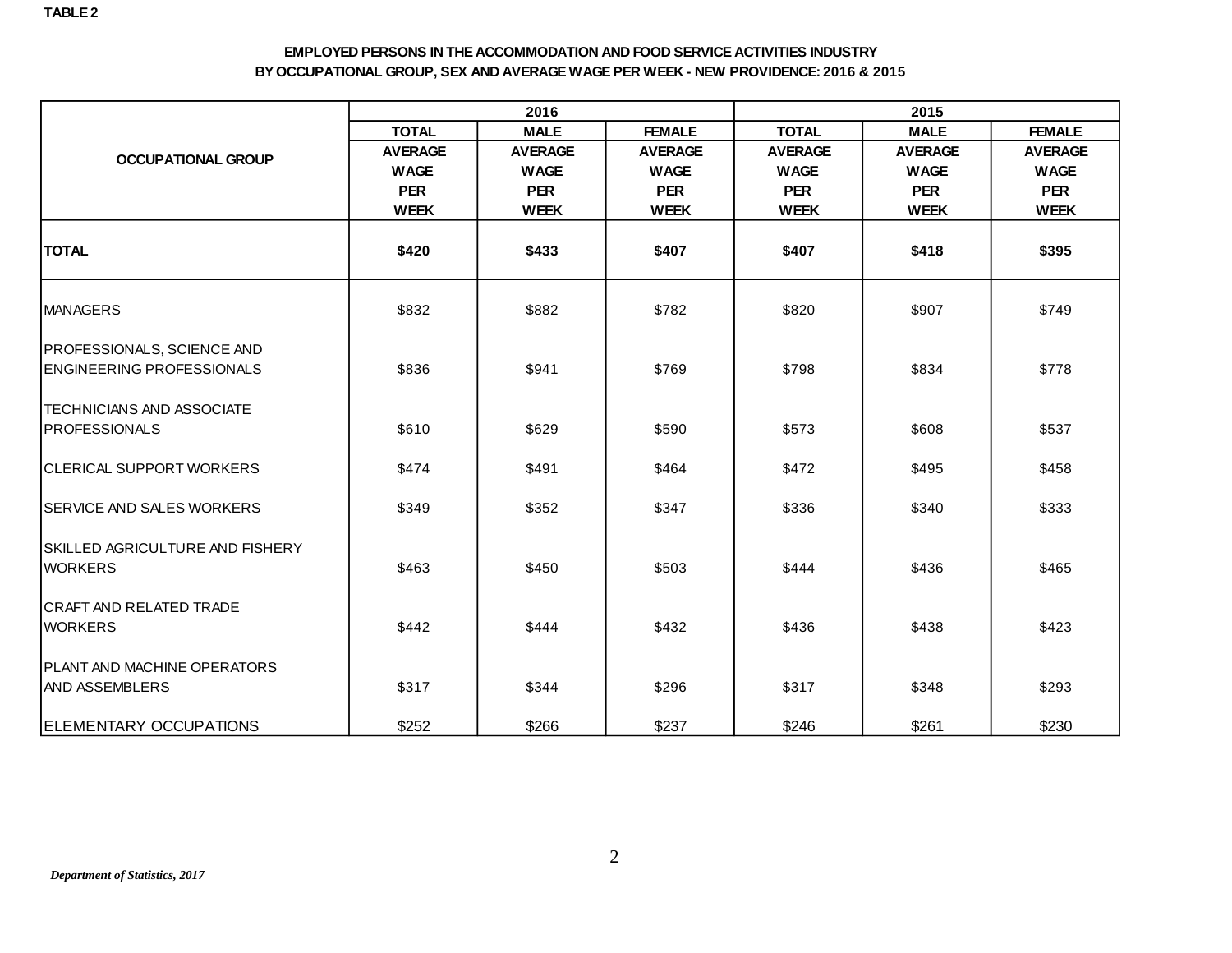#### **EMPLOYED PERSONS IN THE ACCOMMODATION AND FOOD SERVICE ACTIVITIES INDUSTRY BY OCCUPATIONAL GROUP, SEX, ACTUAL AND PERCENTAGE CHANGE IN NUMBER OF EMPLOYEES, NEW PROVIDENCE: 2016 & 2015**

|                                                                     | <b>TOTAL</b>     |        | <b>CHANGE</b>         |          |                  | <b>MALE</b>      | <b>CHANGE</b> |                | <b>FEMALE</b>    |                  | <b>CHANGE</b> |          |
|---------------------------------------------------------------------|------------------|--------|-----------------------|----------|------------------|------------------|---------------|----------------|------------------|------------------|---------------|----------|
| <b>OCCUPATIONAL GROUP</b>                                           | <b>NUMBER OF</b> |        |                       |          |                  | <b>NUMBER OF</b> |               |                |                  | <b>NUMBER OF</b> |               |          |
|                                                                     | <b>EMPLOYEES</b> |        | <b>ACTUAL</b><br>$\%$ |          | <b>EMPLOYEES</b> |                  | <b>ACTUAL</b> | $\%$           | <b>EMPLOYEES</b> |                  | <b>ACTUAL</b> | $\%$     |
|                                                                     | 2016             | 2015   |                       |          | 2016             | 2015             |               |                | 2016             | 2015             |               |          |
| <b>TOTAL</b>                                                        | 10,094           | 10,372 | $-278$                | $-2.7%$  | 4,986            | 5,128            | $-142$        | $-2.8%$        | 5,108            | 5,244            | $-136$        | $-2.6%$  |
| <b>MANAGERS</b>                                                     | 1,010            | 994    | 16                    | 1.6%     | 508              | 447              | 61            | 13.6%          | 502              | 547              | $-45$         | $-8.2%$  |
| <b>PROFESSIONALS, SCIENCE AND</b><br><b>ENGEERING PROFESSIONALS</b> | 127              | 154    | $-27$                 | $-17.5%$ | 50               | 54               | $-4$          | $-7.4%$        | 77               | 100              | $-23$         | $-23.0%$ |
| <b>TECHNICIANS AND ASSOCIATE</b><br><b>PROFESSIONALS</b>            | 884              | 925    | $-41$                 | $-4.4%$  | 451              | 471              | $-20$         | $-4.2%$        | 433              | 454              | $-21$         | $-4.6%$  |
| <b>CLERICAL SUPPORT WORKERS</b>                                     | 947              | 959    | $-12$                 | $-1.3%$  | 336              | 346              | $-101$        | $-2.9%$        | 611              | 613              | $-2$          | $-0.3%$  |
| <b>SERVICE AND SALES WORKERS</b>                                    | 4,221            | 4,323  | $-102$                | $-2.4%$  | 2,058            | 2,148            | $-90$         | $-4.2%$        | 2,163            | 2,175            | $-12$         | $-0.6%$  |
| SKILLED AGRICULTURE AND FISHERY<br><b>WORKERS</b>                   | 74               | 97     | $-23$                 | $-23.7%$ | 57               | 73               |               | $-16$ $-21.9%$ | 17               | 24               | $-7$          | $-29.2%$ |
| <b>CRAFT AND RELATED TRADE</b><br><b>WORKERS</b>                    | 351              | 354    | $-3$                  | $-0.8%$  | 291              | 299              | $-8$          | $-2.7%$        | 60               | 55               | 5             | 9.1%     |
| <b>IPLANT AND MACHINE OPERATORS</b><br><b>AND ASSEMBLERS</b>        | 209              | 214    | $-5$                  | $-2.3%$  | 92               | 92               | $\mathbf 0$   | 0.0%           | 117              | 122              | -5            | $-4.1%$  |
| ELEMENTARY OCCUPATIONS                                              | 2,271            | 2,352  | $-81$                 | $-3.4%$  | 1,143            | 1,198            | $-55$         | $-4.6%$        | 1,128            | 1,154            | $-26$         | $-2.3%$  |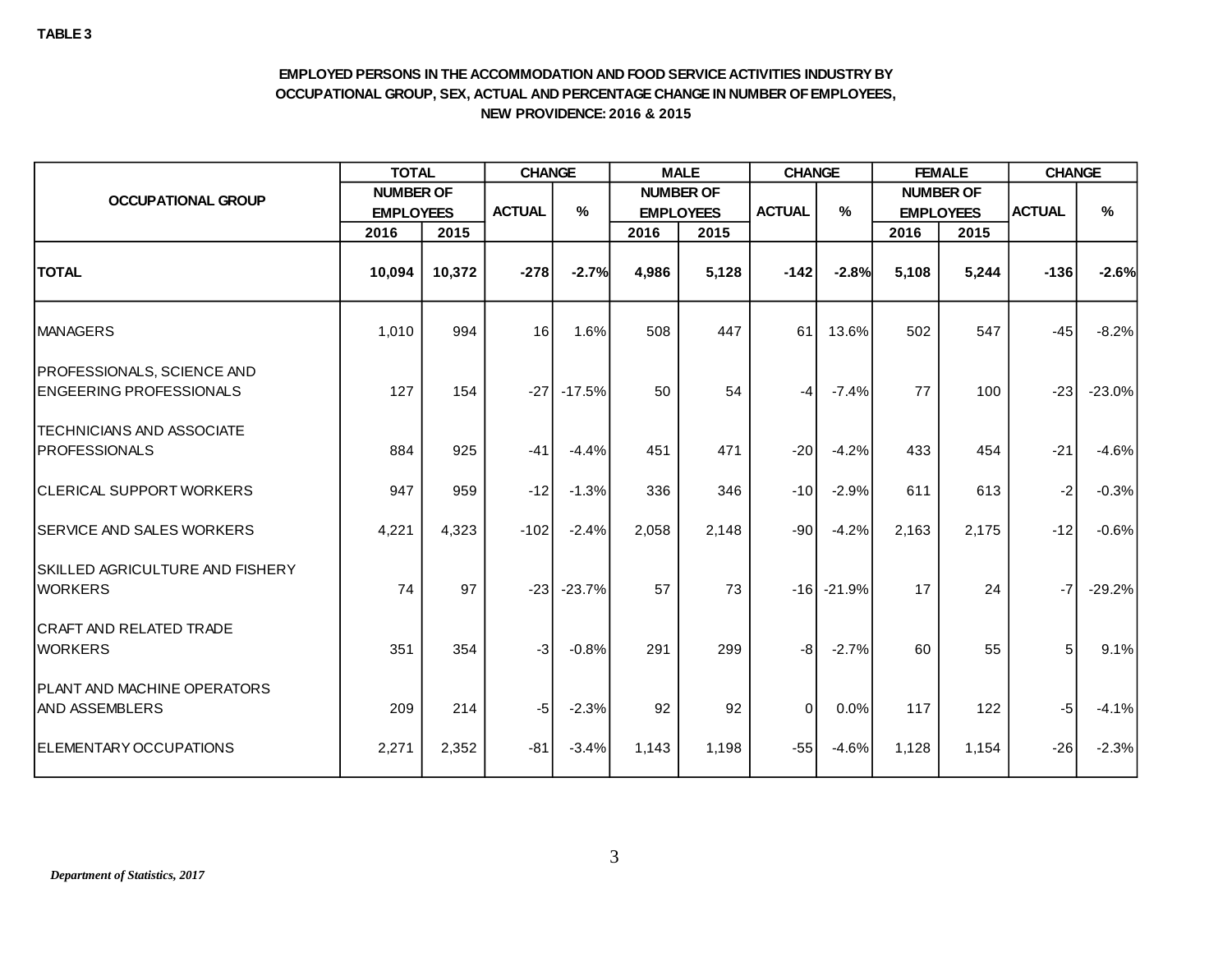#### **EMPLOYED PERSONS IN THE ACCOMMODATION AND FOOD SERVICE ACTIVITIES INDUSTRY BY OCCUPATIONAL GROUP, SEX, ACTUAL AND PERCENTAGE CHANGE IN AVERAGE WAGE PER WEEK, NEW PROVIDENCE: 2016 & 2015**

|                                                                     | <b>TOTAL</b>        |       | <b>CHANGE</b> |         | <b>MALE</b> |                     | <b>CHANGE</b> |         | <b>FEMALE</b> |                     | <b>CHANGE</b> |         |
|---------------------------------------------------------------------|---------------------|-------|---------------|---------|-------------|---------------------|---------------|---------|---------------|---------------------|---------------|---------|
| <b>OCCUPATIONAL GROUP</b>                                           | <b>AVERAGE WAGE</b> |       |               |         |             | <b>AVERAGE WAGE</b> |               |         |               | <b>AVERAGE WAGE</b> |               |         |
|                                                                     | <b>PER WEEK</b>     |       | <b>ACTUAL</b> | $\%$    |             | <b>PER WEEK</b>     |               | $\%$    |               | <b>PER WEEK</b>     | <b>ACTUAL</b> | $\%$    |
|                                                                     | 2016                | 2015  |               |         | 2016        | 2015                |               |         | 2016          | 2015                |               |         |
| <b>TOTAL</b>                                                        | \$420               | \$407 | \$13          | 3.2%    | \$433       | \$418               | \$15          | 3.5%    | \$407         | \$395               | \$12          | 2.9%    |
| <b>MANAGERS</b>                                                     | \$832               | \$820 | \$13          | 1.5%    | \$882       | \$907               | $-$24$        | $-2.7%$ | \$782         | \$749               | \$33          | 4.5%    |
| <b>PROFESSIONALS, SCIENCE AND</b><br><b>ENGEERING PROFESSIONALS</b> | \$836               | \$798 | \$38          | 4.8%    | \$941       | \$834               | \$107         | 12.8%   | \$769         | \$778               | $-$10$        | $-1.3%$ |
| <b>TECHNICIANS AND ASSOCIATE</b><br><b>IPROFESSIONALS</b>           | \$610               | \$573 | \$36          | 6.4%    | \$629       | \$608               | \$21          | 3.4%    | \$590         | \$537               | \$53          | 9.8%    |
| <b>CLERICAL SUPPORT WORKERS</b>                                     | \$474               | \$472 | \$2           | 0.4%    | \$491       | \$495               | $-$ \$4       | $-0.8%$ | \$464         | \$458               | \$6           | 1.2%    |
| <b>SERVICE AND SALES WORKERS</b>                                    | \$349               | \$336 | \$13          | 3.9%    | \$352       | \$340               | \$12          | 3.7%    | \$347         | \$333               | \$14          | 4.2%    |
| ISKILLED AGRICULTURE AND FISHERY<br><b>WORKERS</b>                  | \$463               | \$444 | \$19          | 4.3%    | \$450       | \$436               | \$14          | 3.2%    | \$503         | \$465               | \$38          | 8.2%    |
| <b>CRAFT AND RELATED TRADE</b><br><b>WORKERS</b>                    | \$442               | \$436 | \$6           | 1.5%    | \$444       | \$438               | \$6           | 1.4%    | \$432         | \$423               | \$9           | 2.1%    |
| <b>IPLANT AND MACHINE OPERATORS</b><br>IAND ASSEMBLERS              | \$317               | \$317 | \$0           | $-0.1%$ | \$344       | \$348               | $-$ \$5       | $-1.4%$ | \$296         | \$293               | \$2           | 0.8%    |
| <b>IELEMENTARY OCCUPATIONS</b>                                      | \$252               | \$246 | \$6           | 2.4%    | \$266       | \$261               | \$5           | 1.9%    | \$237         | \$230               | \$7           | 3.1%    |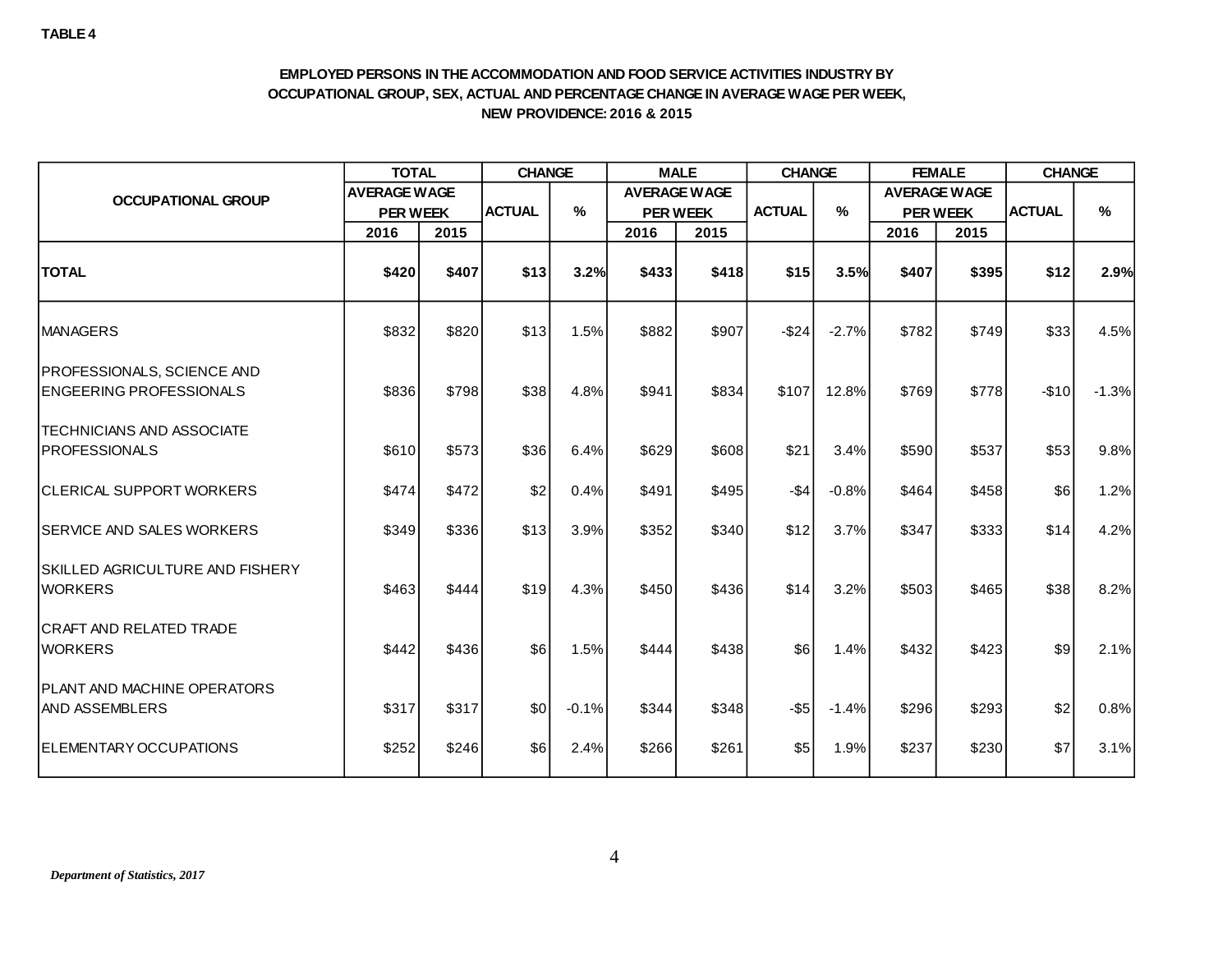|                                                                                                                               |              | <b>AVERAGE HOURS</b> |                          | <b>AVERAGE WAGE PER WEEK</b> |             |               |  |  |
|-------------------------------------------------------------------------------------------------------------------------------|--------------|----------------------|--------------------------|------------------------------|-------------|---------------|--|--|
| <b>OCCUPATION</b>                                                                                                             |              | <b>WORKED</b>        |                          |                              |             |               |  |  |
|                                                                                                                               | <b>TOTAL</b> | <b>MALE</b>          | <b>FEMALE</b>            | <b>TOTAL</b>                 | <b>MALE</b> | <b>FEMALE</b> |  |  |
| <b>TOTAL</b>                                                                                                                  | 38           | 38                   | 38                       | \$420                        | \$433       | \$407         |  |  |
| <b>MANAGERS</b>                                                                                                               | 40           | 40                   | 40                       | \$832                        | \$882       | \$782         |  |  |
| Managing Directors and Chief Executives                                                                                       | 40           | 40                   | 40                       | \$1,376                      | \$1,618     | \$1,193       |  |  |
| <b>Finance Managers</b>                                                                                                       | 40           | 40                   | 40                       | \$1,450                      | \$2,101     | \$1,138       |  |  |
| Personnel and Industrials Relation Managers (Non-Governmental)                                                                | 40           | 40                   | 40                       | \$1,400                      | \$1,817     | \$1,334       |  |  |
| Policy and Planning Managers                                                                                                  | 40           |                      | 40                       | \$1,115                      |             | \$1,115       |  |  |
| Business Services and Administration Managers Not Elswhere Classified                                                         | 40           | 40                   | 40                       | \$1,160                      | \$1,252     | \$1,057       |  |  |
| Sales and Marketing Managers                                                                                                  | 40           | 40                   | 40                       | \$814                        | \$831       | \$798         |  |  |
| Advertising and Public Relations Managers                                                                                     | 40           | 40                   | 40                       | \$889                        | \$789       | \$914         |  |  |
| <b>Construction Managers</b>                                                                                                  | 40           | 40                   |                          | \$2,337                      | \$2,337     |               |  |  |
| Supply, Distribution and Related Managers                                                                                     | 40           | 40                   | 40                       | \$752                        | \$786       | \$645         |  |  |
| Information and Communications Technology Service Managers<br>Financial and Insurance Services Branch Managers (Also Includes | 40           | 40                   | 40                       | \$854                        | \$836       | \$903         |  |  |
| Departmental Man                                                                                                              | 40           | 40                   | 40                       | \$1,289                      | \$1,343     | \$1,235       |  |  |
| <b>Hotel and Motel Managers</b>                                                                                               | 40           | 40                   | 40                       | \$707                        | \$800       | \$658         |  |  |
| Restaurant Managers (In Hotel)                                                                                                | 40           | 40                   | 40                       | \$765                        | \$881       | \$675         |  |  |
| Bars, Lounges and Night Clubs (In Hotel)                                                                                      | 40           | 40                   | 40                       | \$716                        | \$762       | \$647         |  |  |
| Retail and Wholesale Trade Managers                                                                                           | 40           | 40                   | 40                       | \$484                        | \$504       | \$479         |  |  |
| Sports, Recreation and Cultural Centre Managers                                                                               | 40           | 40                   | 40                       | \$692                        | \$659       | \$734         |  |  |
| Services Managers Not Elsewhere Classified                                                                                    | 40           | 40                   | 40                       | \$616                        | \$694       | \$464         |  |  |
| PROFESSIONALS, SCIENCE AND ENGINEERING PROFESSIONALS                                                                          | 40           | 40                   | 40                       | \$836                        | \$941       | \$769         |  |  |
| <b>Specialist Medical Practitioners</b>                                                                                       | 40           | 40                   |                          | \$1,000                      | \$1,000     |               |  |  |
| <b>Nursing Professionals</b>                                                                                                  | 40           |                      | 40                       | \$655                        |             | \$655         |  |  |
| <b>Paramedical Practioners</b>                                                                                                | 40           | 40                   |                          | \$1,228                      | \$1,228     |               |  |  |
| Environmental and Occupational Health and Hygiene Professionals                                                               | 40           | 40                   | $\overline{\phantom{a}}$ | \$938                        | \$938       |               |  |  |
| Accountants                                                                                                                   | 40           | 40                   | 40                       | \$973                        | \$1,405     | \$806         |  |  |
| Accountants (Non-Certified)                                                                                                   | 39           | 39                   | 39                       | \$616                        | \$519       | \$679         |  |  |
| Management and Organization Analysts                                                                                          | 40           | 40                   | 40                       | \$666                        | \$550       | \$840         |  |  |
| <b>Policy Administration Professionals</b>                                                                                    | 40           | 40                   | 40                       | \$1,039                      | \$837       | \$1,242       |  |  |
| Training and Staff Development Professionals                                                                                  | 40           | 40                   | 40                       | \$767                        | \$885       | \$715         |  |  |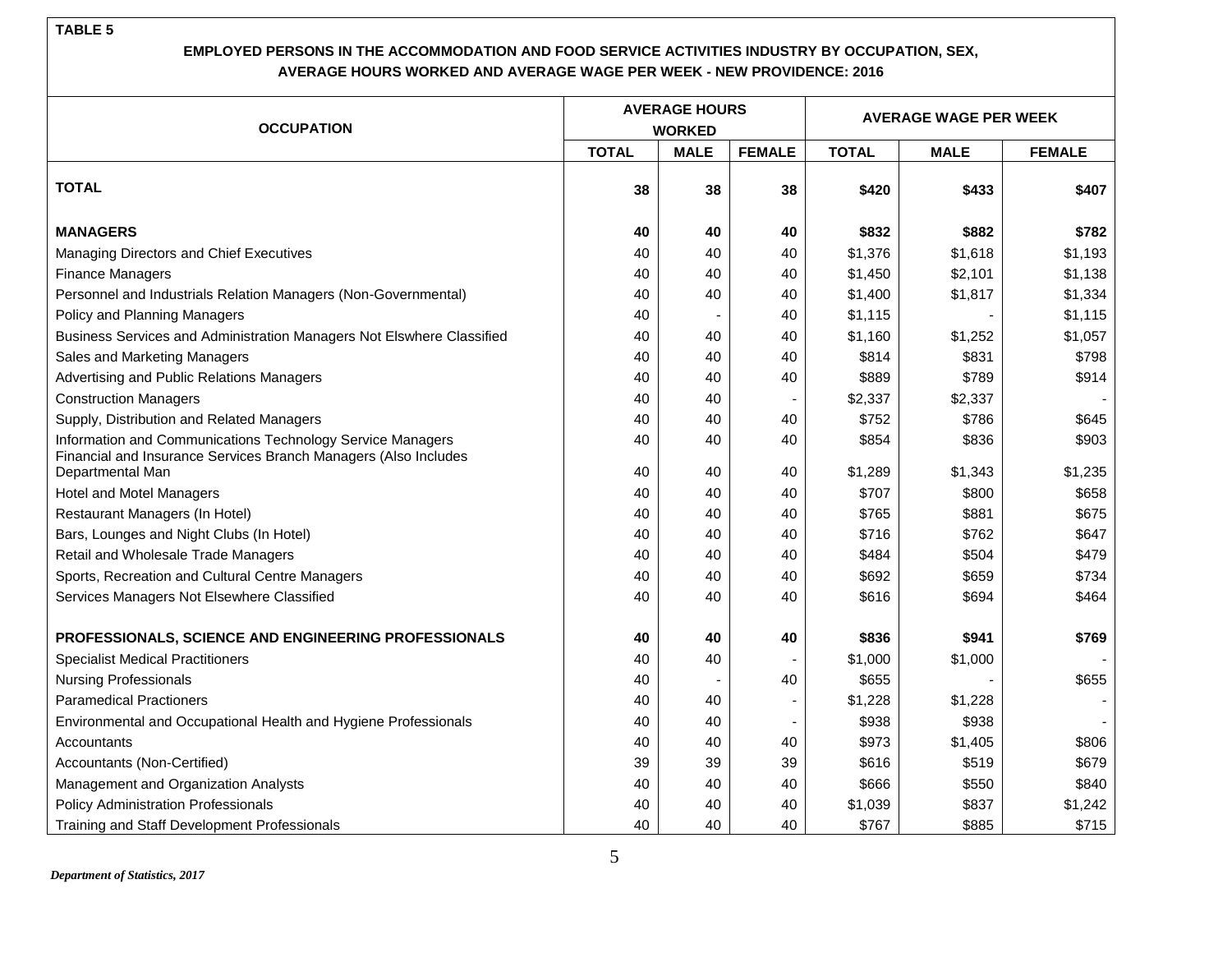| <b>OCCUPATION</b>                                                 |              | <b>AVERAGE HOURS</b><br><b>WORKED</b> |               | <b>AVERAGE WAGE PER WEEK</b> |             |               |  |  |
|-------------------------------------------------------------------|--------------|---------------------------------------|---------------|------------------------------|-------------|---------------|--|--|
|                                                                   | <b>TOTAL</b> | <b>MALE</b>                           | <b>FEMALE</b> | <b>TOTAL</b>                 | <b>MALE</b> | <b>FEMALE</b> |  |  |
| <b>Systems Analysts</b>                                           | 40           | 40                                    | 40            | \$1,245                      | \$1,335     | \$1,017       |  |  |
| Software & Applications Developers and Analysts, N.E.C.           | 40           |                                       | 40            | \$673                        |             | \$673         |  |  |
| Database Designers and Administrators                             | 40           | 40                                    |               | \$1,404                      | \$1,404     |               |  |  |
| <b>Systems Administrators</b>                                     | 40           | 40                                    | 40            | \$935                        | \$902       | \$1,000       |  |  |
| Lawyers                                                           | 40           |                                       | 40            | \$1,378                      |             | \$1,378       |  |  |
| <b>Archivists and Curators</b>                                    | 40           | 40                                    |               | \$1,070                      | \$1,070     |               |  |  |
| Creative and Performing Artists Not Elsewhere Classified          | 40           |                                       | 40            | \$776                        |             | \$776         |  |  |
| TECHNICIANS AND ASSOCIATE PROFESSIONALS                           | 39           | 39                                    | 40            | \$610                        | \$629       | \$590         |  |  |
| Incinerator and Water Treatment Plant Operators                   | 38           | 38                                    | 38            | \$328                        | \$338       | \$303         |  |  |
| Ships' Deck officers and Pilots                                   | 40           | 40                                    | 40            | \$754                        | \$839       | \$500         |  |  |
| <b>Pharmaceutical Technicians and Assistants</b>                  | 40           | 40                                    | 40            | \$471                        | \$365       | \$492         |  |  |
| Veterinary Technicians and Assistants                             | 40           |                                       | 40            | \$1,923                      |             | \$1,923       |  |  |
| Physiotherapy Technicians and Assistants                          | 39           |                                       | 39            | \$473                        |             | \$473         |  |  |
| Environmental and Occupational Health Inspectors and Associates   | 40           | 40                                    | 40            | \$742                        | \$627       | \$818         |  |  |
| <b>Accounting Associate Professionals</b>                         | 40           | 40                                    | 39            | \$551                        | \$585       | \$514         |  |  |
| <b>Buyers</b>                                                     | 40           | 40                                    | 40            | \$627                        | \$658       | \$601         |  |  |
| <b>Conference and Event Planners</b>                              | 40           | 40                                    | 40            | \$630                        | \$622       | \$635         |  |  |
| <b>Employment Agents and Contractors</b>                          | 40           | 40                                    | 40            | \$930                        | \$1,107     | \$841         |  |  |
| Real Estate Agents and Property Managers                          | 40           | 40                                    |               | \$1,425                      | \$1,425     |               |  |  |
| office Supervisors                                                | 39           | 40                                    | 39            | \$695                        | \$962       | \$650         |  |  |
| <b>Legal Secretaries</b>                                          | 40           | 40                                    |               | \$842                        | \$842       |               |  |  |
| <b>Administrative and Executive Secretaries</b>                   | 40           | 40                                    | 40            | \$630                        | \$726       | \$622         |  |  |
| Customs and Border Inspectors                                     | 40           |                                       | 40            | \$900                        |             | \$900         |  |  |
| Athletes and Sports Players                                       | 40           | 40                                    | 40            | \$560                        | \$617       | \$330         |  |  |
| Sports Coaches, Instructors and officials                         | 40           | 40                                    |               | \$1,052                      | \$1,052     |               |  |  |
| Fitness and Recreation Instructors and Program Leaders            | 38           | 38                                    | 40            | \$432                        | \$422       | \$700         |  |  |
| Photographers                                                     | 40           | 40                                    | 40            | \$440                        | \$425       | \$449         |  |  |
| Interior Designers and Decorators                                 | 40           | 40                                    | 40            | \$433                        | \$473       | \$425         |  |  |
| Chefs                                                             | 40           | 40                                    | 40            | \$801                        | \$903       | \$677         |  |  |
| Information and Communications Technology Operations Technicians  | 40           | 40                                    |               | \$622                        | \$622       |               |  |  |
| Information and Communication Technology User Support Technicians | 40           | 40                                    | 40            | \$689                        | \$694       | \$661         |  |  |
| <b>Computer Network and Systems Technicians</b>                   | 40           | 40                                    | 40            | \$536                        | \$592       | \$480         |  |  |
| Broadcasting and Audio-Visual Technicians                         | 38           | 38                                    | 38            | \$464                        | \$464       | \$461         |  |  |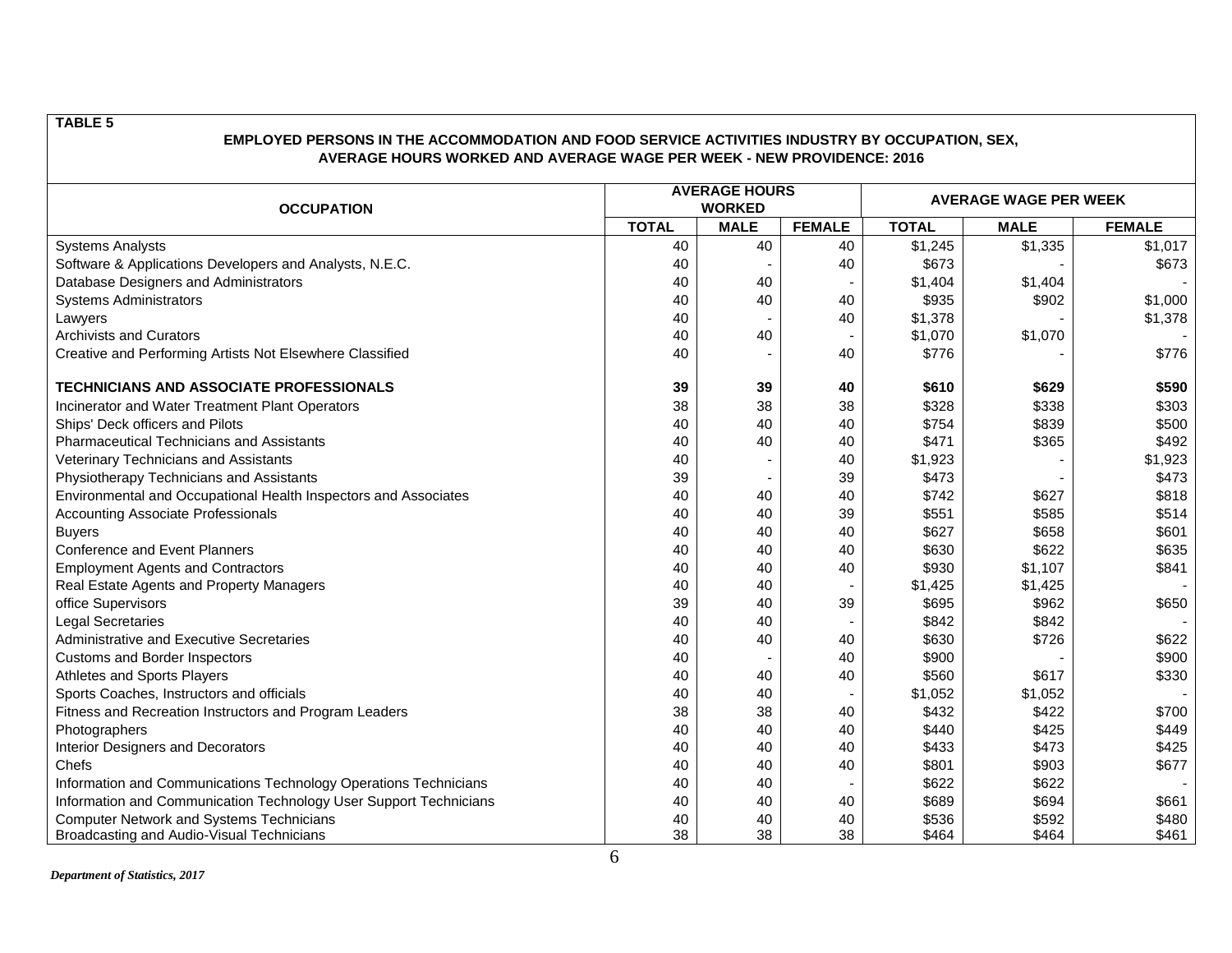| <b>OCCUPATION</b>                                                     |              | <b>AVERAGE HOURS</b><br><b>WORKED</b> |               | <b>AVERAGE WAGE PER WEEK</b> |             |               |  |  |
|-----------------------------------------------------------------------|--------------|---------------------------------------|---------------|------------------------------|-------------|---------------|--|--|
|                                                                       | <b>TOTAL</b> | <b>MALE</b>                           | <b>FEMALE</b> | <b>TOTAL</b>                 | <b>MALE</b> | <b>FEMALE</b> |  |  |
| <b>CLERICAL SUPPORT WORKERS</b>                                       | 39           | 40                                    | 39            | \$474                        | \$491       | \$464         |  |  |
| <b>General office Clerks</b>                                          | 38           | 38                                    | 38            | \$342                        | \$354       | \$342         |  |  |
| Secretaries (General)                                                 | 39           |                                       | 39            | \$406                        |             | \$406         |  |  |
| Data Entry Clerks                                                     | 40           |                                       | 40            | \$453                        |             | \$453         |  |  |
| Bookmakers, Croupiers and Related Gaming Workers                      | 40           | 40                                    | 40            | \$483                        | \$498       | \$472         |  |  |
| <b>Telephone Switchboard Operators</b>                                | 38           | 38                                    | 38            | \$312                        | \$321       | \$311         |  |  |
| <b>Hotel Receptionists</b>                                            | 39           | 39                                    | 39            | \$473                        | \$502       | \$463         |  |  |
| Receptionists (General)                                               | 38           | 38                                    | 38            | \$396                        | \$391       | \$397         |  |  |
| <b>Client Information Workers Not Elsewhere Classified</b>            | 40           | 40                                    |               | \$556                        | \$556       |               |  |  |
| Accounting and Bookkeeping Clerks                                     | 39           | 38                                    | 39            | \$487                        | \$427       | \$522         |  |  |
| <b>Payroll Clerks</b>                                                 | 40           | 40                                    | 40            | \$718                        | \$735       | \$710         |  |  |
| <b>Stock Clerks</b>                                                   | 38           | 38                                    | 38            | \$367                        | \$388       | \$278         |  |  |
| <b>Production Clerks</b>                                              | 40           | 38                                    | 40            | \$424                        | \$285       | \$459         |  |  |
| Mail Carriers and Sorting Clerks                                      | 39           | 38                                    | 40            | \$407                        | \$318       | \$497         |  |  |
| Personnel Clerks                                                      | 39           | 39                                    | 38            | \$351                        | \$346       | \$352         |  |  |
| <b>SERVICE AND SALES WORKERS</b>                                      | 38           | 38                                    | 38            | \$349                        | \$352       | \$347         |  |  |
| <b>Travel Guides</b>                                                  | 39           | 39                                    | 39            | \$380                        | \$379       | \$380         |  |  |
| Cooks                                                                 | 38           | 38                                    | 38            | \$336                        | \$347       | \$332         |  |  |
| Pantry Worker In Hotel & Restaurant                                   | 38           | 38                                    | 38            | \$300                        | \$300       | \$300         |  |  |
| Waiters (In Hotel)                                                    | 38           | 38                                    | 38            | \$211                        | \$208       | \$215         |  |  |
| Bartenders (In Hotel)                                                 | 38           | 38                                    | 38            | \$275                        | \$273       | \$299         |  |  |
| Maitre'd and Food & Beverage Supervisors (Restaurant Or Bar In Hotel) | 39           | 39                                    | 39            | \$474                        | \$487       | \$462         |  |  |
| Cleaning & Housekeeping Supervisors In Hotels                         | 40           | 40                                    | 40            | \$628                        | \$657       | \$607         |  |  |
| Domestic Housekeepers                                                 | 38           | 38                                    | 40            | \$296                        | \$275       | \$526         |  |  |
| <b>Building Caretakers</b>                                            | 39           | 39                                    | 39            | \$599                        | \$611       | \$495         |  |  |
| Pet Groomers and Animal Care Workers                                  | 40           | 40                                    | 40            | \$532                        | \$505       | \$591         |  |  |
| Personal Services Workers Not Elswhere Classified                     | 39           | 39                                    | 39            | \$374                        | \$383       | \$371         |  |  |
| Stall and Market Salespersons                                         | 38           | 38                                    | 38            | \$412                        | \$412       | \$412         |  |  |
| Shop Keepers                                                          | 38           | 38                                    |               | \$544                        | \$544       |               |  |  |
| <b>Shop Supervisors</b>                                               | 38           | 38                                    | 40            | \$321                        | \$306       | \$413         |  |  |
| <b>Shop Sales Assistants</b>                                          | 38           | 38                                    | 38            | \$320                        | \$318       | \$320         |  |  |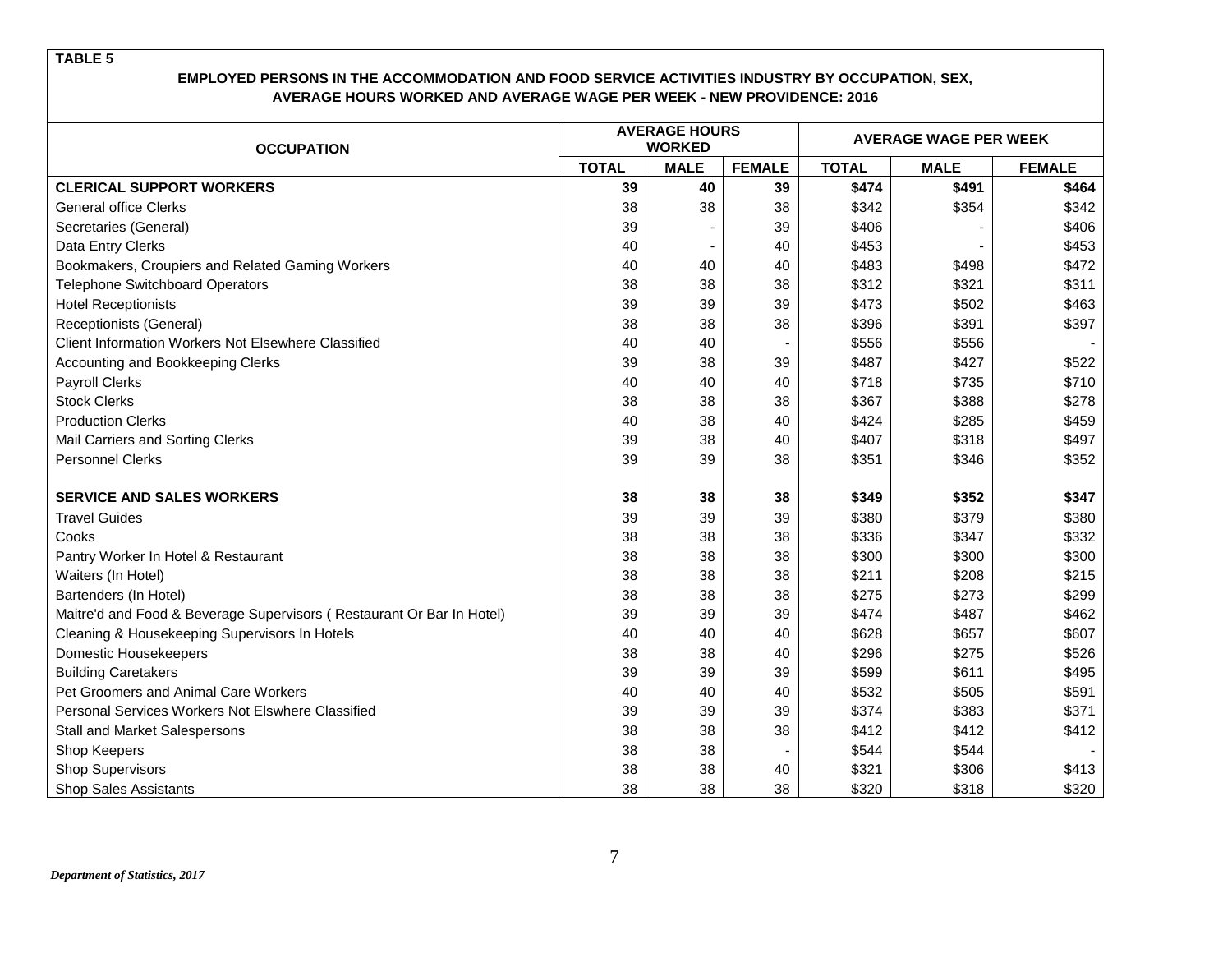| <b>OCCUPATION</b>                                             |              | <b>AVERAGE HOURS</b><br><b>WORKED</b> |               | <b>AVERAGE WAGE PER WEEK</b> |             |               |  |  |
|---------------------------------------------------------------|--------------|---------------------------------------|---------------|------------------------------|-------------|---------------|--|--|
|                                                               | <b>TOTAL</b> | <b>MALE</b>                           | <b>FEMALE</b> | <b>TOTAL</b>                 | <b>MALE</b> | <b>FEMALE</b> |  |  |
| <b>Cashiers and Ticket Clerks</b>                             | 38           | 40                                    | 38            | \$385                        | \$330       | \$388         |  |  |
| Cashiers (Restaurants and Bars In Hotel)                      | 38           | 38                                    | 38            | \$348                        | \$316       | \$378         |  |  |
| Cashiers (Restaurants and Bars Not In Hotel)                  | 40           | 40                                    | 40            | \$428                        | \$428       | \$427         |  |  |
| <b>Service Station Attendants</b>                             | 38           | 38                                    |               | \$310                        | \$310       |               |  |  |
| <b>Food Service Counter Attendants</b>                        | 38           | 38                                    | 38            | \$265                        | \$247       | \$268         |  |  |
| Sales Workers Not Elsewhere Classified                        | 38           | 38                                    |               | \$294                        | \$294       |               |  |  |
| <b>Child Care Workers</b>                                     | 40           |                                       | 40            | \$447                        |             | \$447         |  |  |
| <b>Security Guards</b>                                        | 40           | 40                                    | 40            | \$437                        | \$430       | \$448         |  |  |
| Protective Services Workers Not Elsewhere Classified          | 38           | 38                                    | 38            | \$382                        | \$320       | \$579         |  |  |
| SKILLED AGRICULTURAL, FORESTRY AND FISHERY WORKERS            | 40           | 39                                    | 40            | \$463                        | \$450       | \$503         |  |  |
| Gardeners, Horticultural and Nursery Growers                  | 39           | 39                                    | 40            | \$437                        | \$430       | \$520         |  |  |
| Aquarist                                                      | 40           | 40                                    | 40            | \$486                        | \$479       | \$500         |  |  |
| <b>CRAFT AND RELATED TRADE WORKERS</b>                        | 38           | 38                                    | 39            | \$442                        | \$444       | \$432         |  |  |
| <b>Bricklayers and Related Workers</b>                        | 38           | 38                                    |               | \$490                        | \$490       |               |  |  |
| Carpenters and Joiners                                        | 38           | 38                                    | 38            | \$460                        | \$462       | \$413         |  |  |
| Glaziers                                                      | 40           |                                       | 40            | \$692                        |             | \$692         |  |  |
| Plumbers and Pipe Fitters                                     | 38           | 38                                    | 38            | \$491                        | \$493       | \$432         |  |  |
| <b>Painters and Related Workers</b>                           | 38           | 38                                    | 38            | \$438                        | \$441       | \$425         |  |  |
| <b>Toolmakers and Related Workers</b>                         | 38           | 38                                    | 38            | \$433                        | \$433       | \$432         |  |  |
| Motor Vehicle Mechanics and Repairers                         | 38           | 38                                    | 39            | \$475                        | \$469       | \$598         |  |  |
| Agricultural and Industrial Machinery Mechanics and Repairers | 38           | 38                                    | 39            | \$400                        | \$401       | \$394         |  |  |
| Handicraft Workers In Wood, Basketry and Related Materials    | 40           |                                       | 40            | \$669                        |             | \$669         |  |  |
| <b>Printers</b>                                               | 38           | 38                                    |               | \$361                        | \$361       |               |  |  |
| <b>Building and Related Electricians</b>                      | 38           | 38                                    | 38            | \$483                        | \$485       | \$444         |  |  |
| Butchers, Fishmongers and Related Food Preparers              | 38           | 38                                    | 38            | \$370                        | \$389       | \$337         |  |  |
| Bakers, Pastry-Cooks and Confectionery Makers                 | 38           | 38                                    | 38            | \$445                        | \$437       | \$459         |  |  |
| Tailors, Dressmakers, Furriers and Hatters                    | 40           | 40                                    | 40            | \$538                        | \$650       | \$482         |  |  |
| PLANT AND MACHINE OPEATORS AND ASSEMBLERS                     | 38           | 38                                    | 38            | \$317                        | \$344       | \$296         |  |  |
| <b>Laundry Machine Operators</b>                              | 38           | 38                                    | 38            | \$297                        | \$311       | \$293         |  |  |
| Steam Engine and Boiler Operators                             | 38           | 38                                    |               | \$506                        | \$506       |               |  |  |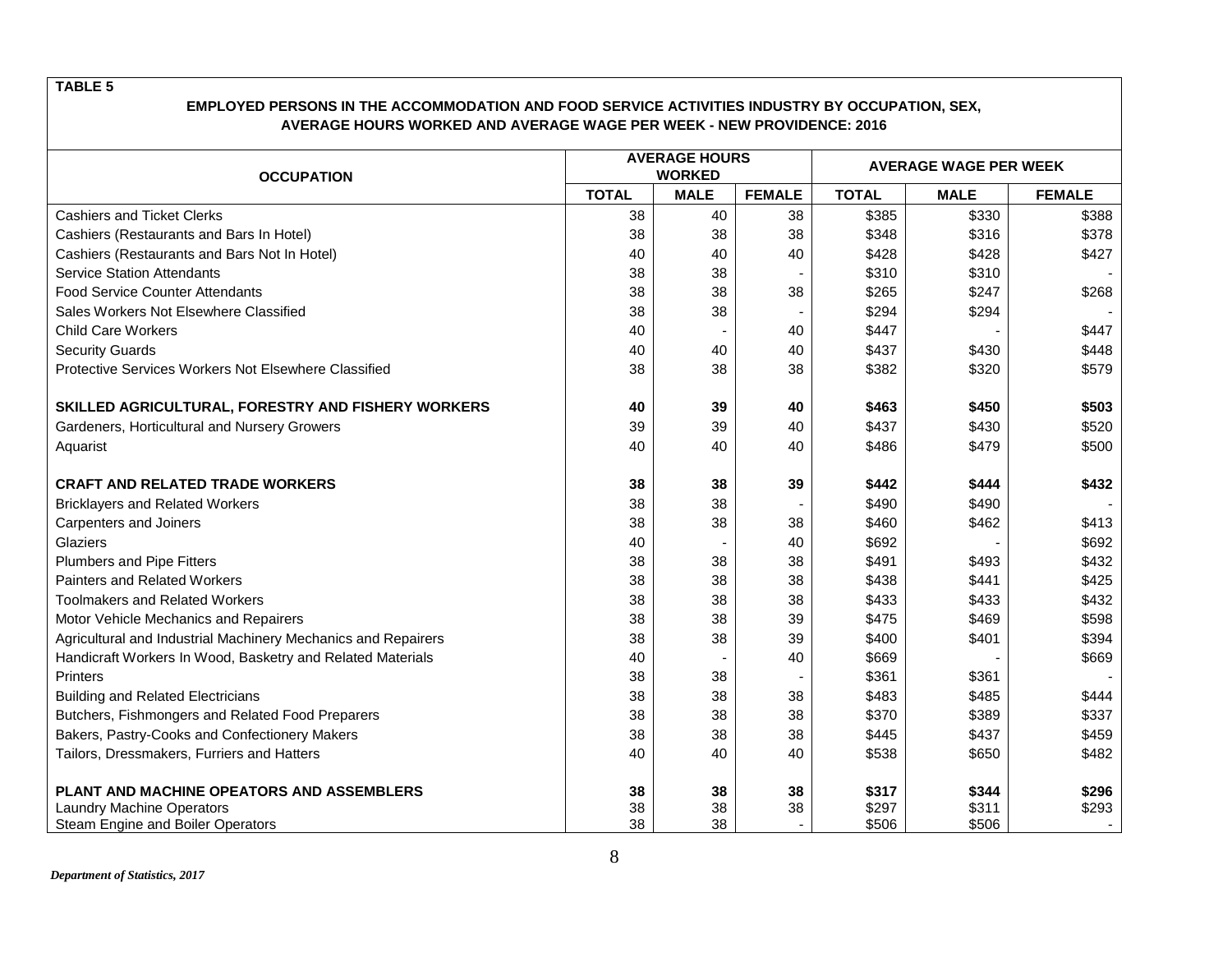| <b>OCCUPATION</b>                                        |              | <b>AVERAGE HOURS</b><br><b>WORKED</b> |                          | <b>AVERAGE WAGE PER WEEK</b> |             |               |  |  |
|----------------------------------------------------------|--------------|---------------------------------------|--------------------------|------------------------------|-------------|---------------|--|--|
|                                                          | <b>TOTAL</b> | <b>MALE</b>                           | <b>FEMALE</b>            | <b>TOTAL</b>                 | <b>MALE</b> | <b>FEMALE</b> |  |  |
| Car, Taxi and Van Drivers                                | 38           | 38                                    | 39                       | \$342                        | \$338       | \$432         |  |  |
| Heavy Truck and Lorry Drivers                            | 38           | 38                                    | ۰                        | \$403                        | \$403       |               |  |  |
| Earthmoving and Related Plant Operators                  | 38           | 38                                    | ۰                        | \$403                        | \$403       |               |  |  |
| Crane, Hoist and Related Plant Operators                 | 38           | 38                                    | $\overline{\phantom{a}}$ | \$403                        | \$403       |               |  |  |
| Ships' Deck Crews and Related Workers                    | 38           | 38                                    | $\overline{\phantom{a}}$ | \$432                        | \$432       |               |  |  |
|                                                          |              |                                       |                          |                              |             |               |  |  |
| <b>ELEMENTARY OCCUPATIONS</b>                            | 38           | 38                                    | 38                       | \$252                        | \$266       | \$237         |  |  |
| Cleaners and Helpers In offices and Other Establishments | 40           |                                       | 40                       | \$360                        |             | \$360         |  |  |
| Cleaners and Helpers In Hotels                           | 38           | 38                                    | 38                       | \$233                        | \$282       | \$224         |  |  |
| <b>Hand Launderers and Pressers</b>                      | 38           | 38                                    | 38                       | \$321                        | \$300       | \$332         |  |  |
| <b>Other Cleaning Workers</b>                            | 38           | 38                                    | 39                       | \$358                        | \$354       | \$487         |  |  |
| Garden and Horticultural Labourers                       | 38           | 38                                    | 38                       | \$316                        | \$317       | \$309         |  |  |
| Kitchen Helpers                                          | 38           | 38                                    | 38                       | \$257                        | \$254       | \$265         |  |  |
| Sweepers and Related Labourers                           | 40           | 40                                    |                          | \$542                        | \$542       |               |  |  |
| Messengers, Package Deliverers and Luggage Porters       | 38           | 38                                    | 38                       | \$241                        | \$240       | \$246         |  |  |
| Odd Job Persons                                          | 38           | 38                                    | ۰                        | \$347                        | \$347       |               |  |  |
| Meter Readers and Vending-Machine Collectors             | 38           | 38                                    | $\overline{\phantom{a}}$ | \$481                        | \$481       |               |  |  |
| Elementary Workers Not Elsewhere Classified              | 38           | 38                                    | 38                       | \$278                        | \$270       | \$310         |  |  |